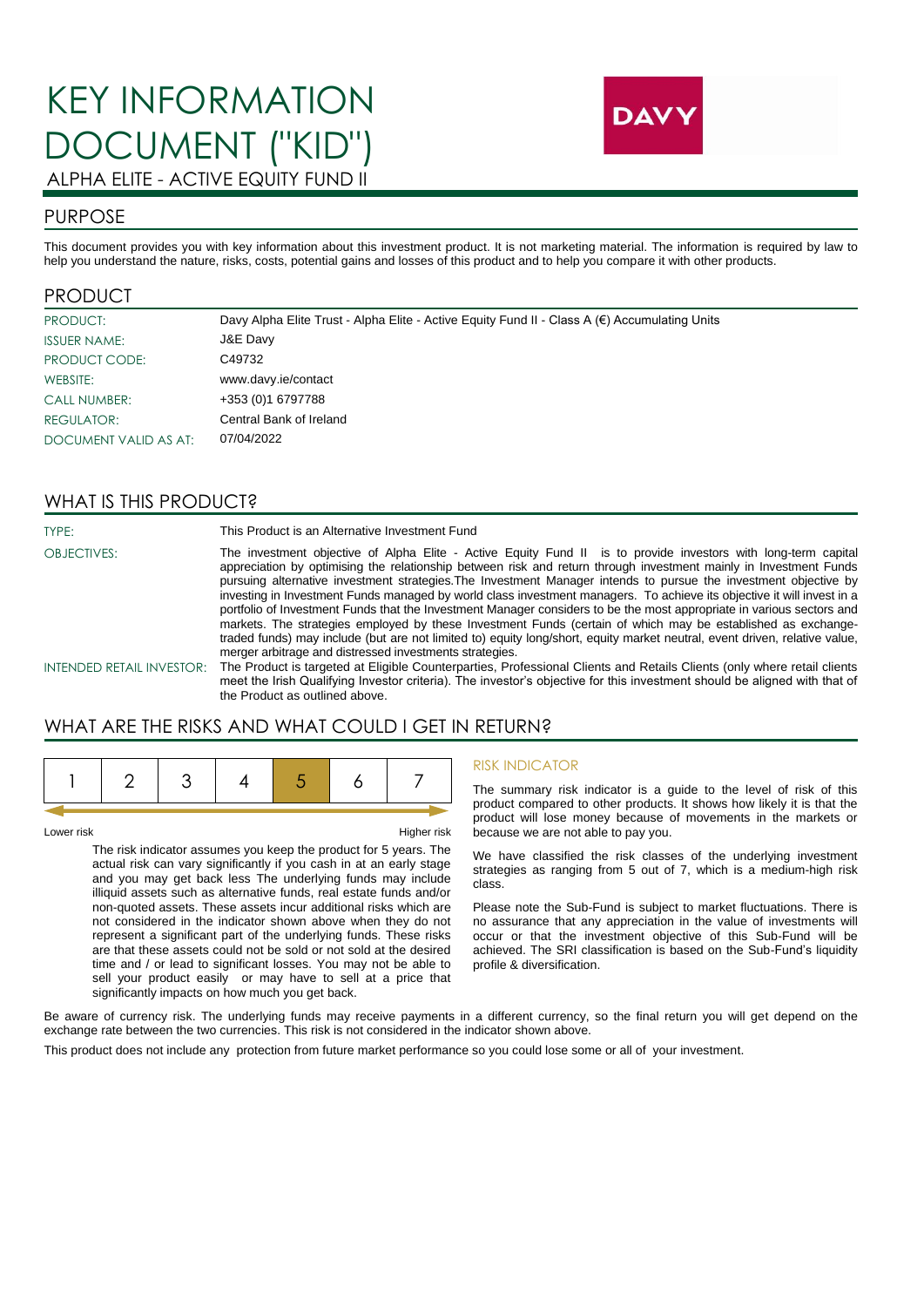#### PERFORMANCE SCENARIOS

Market developments in the future cannot be accurately predicted. The scenarios shown are only an indication of some of the possible outcomes based on recent returns. Actual returns could be lower.

#### INVESTMENT 10000 EUR

| SURVIVAL SCENARIOS         |                                     | 1 YEAR        | 3 YEARS       | 5 YEARS<br><i><b>IRECOMMENDED</b></i><br><b>HOLDING PERIOD)</b> |
|----------------------------|-------------------------------------|---------------|---------------|-----------------------------------------------------------------|
| STRESS SCENARIO            | What might you get back after costs | 3679.6 EUR    | 4 114.02 EUR  | 3 106,87 EUR                                                    |
|                            | Average return each year            | $-63.2%$      | $-25.63%$     | $-20.85%$                                                       |
| UNFAVOURABLE SCENARIO      | What might you get back after costs | 8 535.31 EUR  | 8 619.56 EUR  | 9 136.63 EUR                                                    |
|                            | Average return each year            | $-14.65%$     | $-4.83%$      | $-1.79%$                                                        |
| <b>MODERATE SCENARIO</b>   | What might you get back after costs | 10 620.89 EUR | 12 505.77 EUR | 14 725.15 EUR                                                   |
|                            | Average return each year            | 6.21%         | 7.74%         | 8.05%                                                           |
| <b>FAVOURABLE SCENARIO</b> | What might you get back after costs | 12 830.62 EUR | 17 614.9 EUR  | 23 039.77 EUR                                                   |
|                            | Average return each year            | 28.31%        | 20.77%        | 18.17%                                                          |

This table shows the money you could get back over the recommended holding period, under different scenarios, assuming that you invest 10000 EUR.

The scenarios shown illustrate how your investment could perform. You can compare them with the scenarios of other products.

The scenarios presented are an estimate of future performance based on evidence from the past, and are not an exact indicator. What you get will vary depending on how the market performs and how long you keep the investment.

### WHAT HAPPENS IF J&E DAVY IS UNABLE TO PAY OUT?

You may face a financial loss should the Manufacturer or depositary, Northern Trust Fiduciary Services (Ireland) Limited, default on their obligations. There is a compensation fund available for investors under the Investor Compensation Act, 1998 (the "Act") where the criteria for payment of compensation under the Act have been fulfilled. Further details are available from the Manufacturer.

## WHAT ARE THE COSTS?

#### COSTS OVER TIME

The Reduction in Yield (RIY) shows what impact the total costs you pay will have on the investment return you might get. The total costs take into account one-off, ongoing and incidental costs.

The amounts shown here are the cumulative costs of the product itself, for three different holding periods. They include potential early exit penalties. The figures assume you invest 10,000 EUR. The figures are estimates and may change in the future.

The person selling you or advising you about this product may charge you other costs. If so, this person will provide you with information about these costs, and show you the impact that all costs will have on your investment over time.

| INVESTMENT 10000 EUR            |            | IF YOU CASH IN AFTER 1 YEAR IF YOU CASH IN AFTER 3 YEARS IF YOU CASH IN AFTER 5 YEARS |              |
|---------------------------------|------------|---------------------------------------------------------------------------------------|--------------|
| Total costs                     | 741.68 EUR | 1902.15 EUR                                                                           | 3 544.32 EUR |
| Impact on return (RIY) per year | 7.42 %     | 5.21%                                                                                 | 4.76 %       |

#### COMPOSITION OF COSTS

The table below shows:

\* The impact each year of the different types of costs on the investment return you might get at the end of the recommended holding period.

\* What the different cost categories mean.